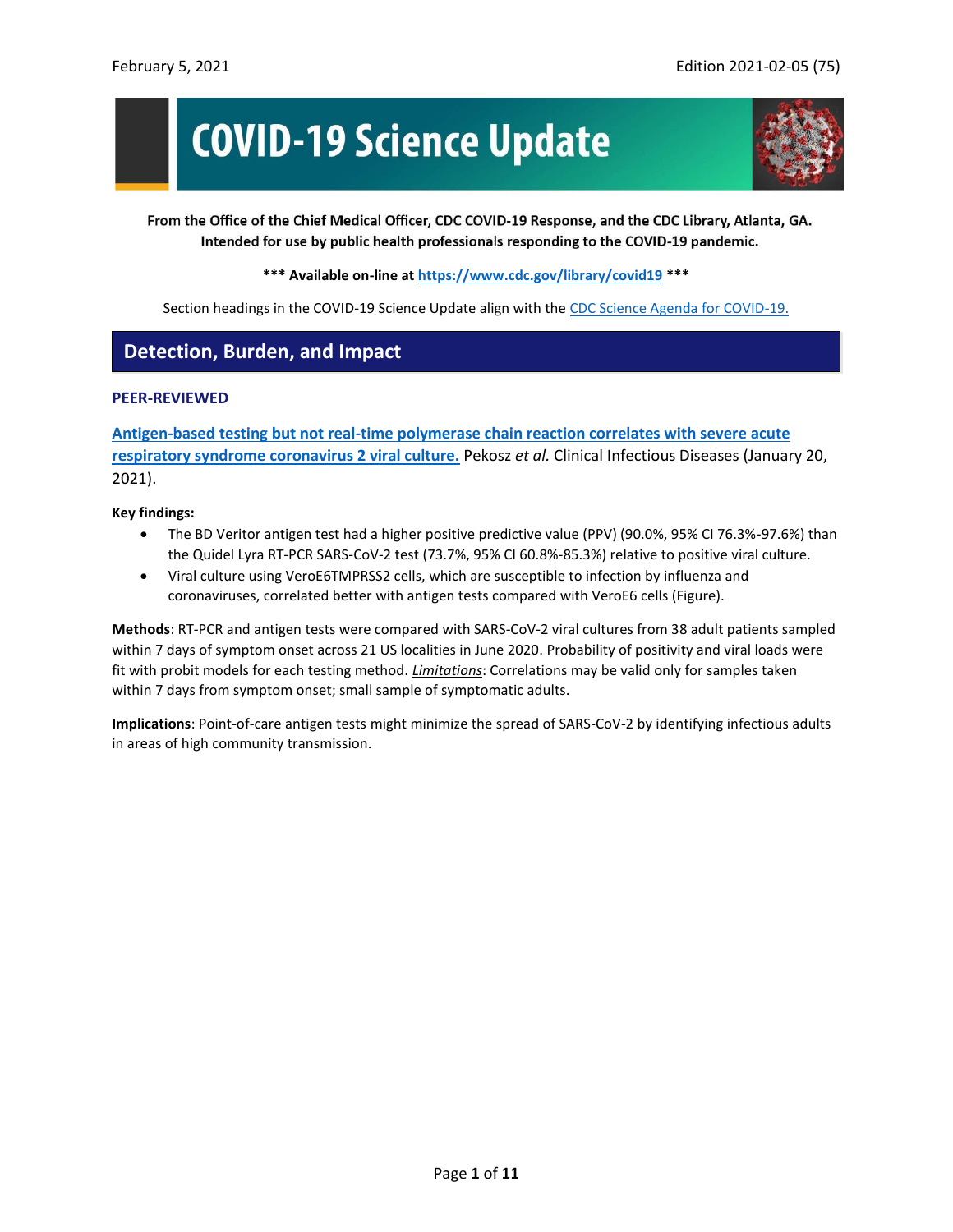#### **Figure.**



*Note:* Adapted from Pekosz *et al.* Modelled probability distributions of each SARS-CoV-2 test type, **RT-PCR**, **antigen**, and viral cultures (**VeroE6TMPRSS2** and **VeroE6**), across log-transformed viral load. As viral load increases, the probability of any test producing a positive result increases. Licensed under CC BY-NC-ND 4.0.

#### **PREPRINT (NOT PEER-REVIEWED)**

**[Predictive power of SARS-CoV-2 wastewater surveillance for diverse populations across a large](https://www.medrxiv.org/content/10.1101/2021.01.23.21250376v1)  [geographical range.](https://www.medrxiv.org/content/10.1101/2021.01.23.21250376v1)** Melvin *et al.* medRxiv (January 25, 2021). **[Published in Scientific Reports as A novel](https://doi.org/10.1038/s41598-021-00853-y)  [wastewater-based epidemiology indexing method predicts SARS-CoV-2 disease prevalence across](https://doi.org/10.1038/s41598-021-00853-y)  [treatment facilities in metropolitan and regional populations](https://doi.org/10.1038/s41598-021-00853-y) (November 1, 2021)**.

#### **Key findings:**

• In Minnesota, wastewater SARS-CoV-2 RNA levels, using RT-PCR to amplify 2 nucleocapsid gene targets (N1 and N2), predicted new clinical cases with a lag of 15 days for N1 ( $r = 0.73$ ,  $p < 0.001$ ) and 17 days for N2 (r = 0.77, p <0.001) (Figure).

**Methods**: Compared Minnesota Department of Health COVID-19 case data with indexed SARS-CoV-2 RNA levels in municipal wastewater from 19 Minnesota cities in summer 2020. Developed a novel index (Melvin's Index) of wastewater SARS-CoV-2 viral load, standardized based on a plant virus that is abundant in human feces, to control for factors such as treatment facility capacity, flow rate, and population size. Successively lagged Melvin's Index values in 1-day increments to find the lag time (between observing an increase in SARS-CoV-2 RNA in wastewater and the appearance of confirmed new COVID-19 positive tests) that maximized correlation (r) between Melvin's Index and new confirmed cases. *Limitations*: Variations in clinical SARS-CoV-2 testing might affect correlation with population wastewater viral load.

**Implications**: Wastewater surveillance for SARS-CoV-2 might allow early detection of local outbreaks, especially where access to healthcare services is limited. A [study](https://aem.asm.org/content/early/2021/01/18/AEM.02750-20.long) in Barcelona found SARS-CoV-2 was detected in sewage collected 41 days before the first COVID-19 case.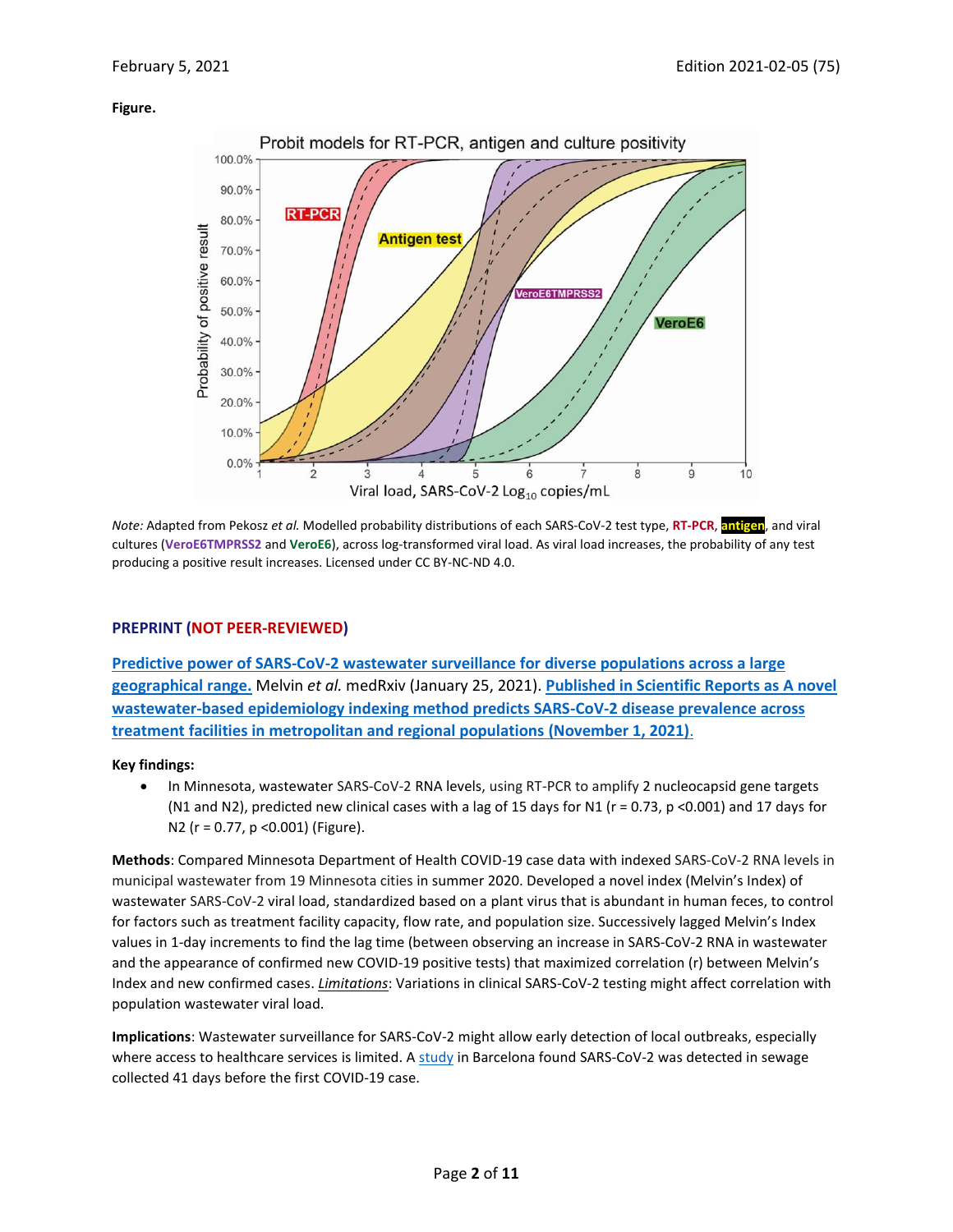#### **Figure.**



*Note*: Adapted from Melvin *et al*. Correlation and lag analysis of wastewater SARS-CoV-2 levels with new COVID-19 clinical cases in Minnesota. **A)** Indexed **N1 levels in real time** and **transposed (dotted line)** to show lag (15 days) to clinical case reports **B) N2 levels in real time** and **transposed (dotted line)** to show lag (17 days) to clinical case reports. Licensed under CC BY-ND 4.0.

## **Transmission**

#### **PEER-REVIEWED**

#### **[Resurgence of COVID-19 in Manaus, Brazil, despite high seroprevalence.](https://www.sciencedirect.com/science/article/pii/S0140673621001835?via%3Dihub)** Sabino *et al.* Lancet (January 27, 2021).

#### **Key findings:**

- Manaus, Brazil experienced a sharp rise in COVID-19 hospitalizations in January 2021 despite extensive transmission earlier in the pandemic and rates that had been stable and low for 7 months during relaxed COVID-19 mitigation (Figure).
- There are 4 possible explanations for the surge.
	- o Greater mixing of susceptible and infected persons in December 2020.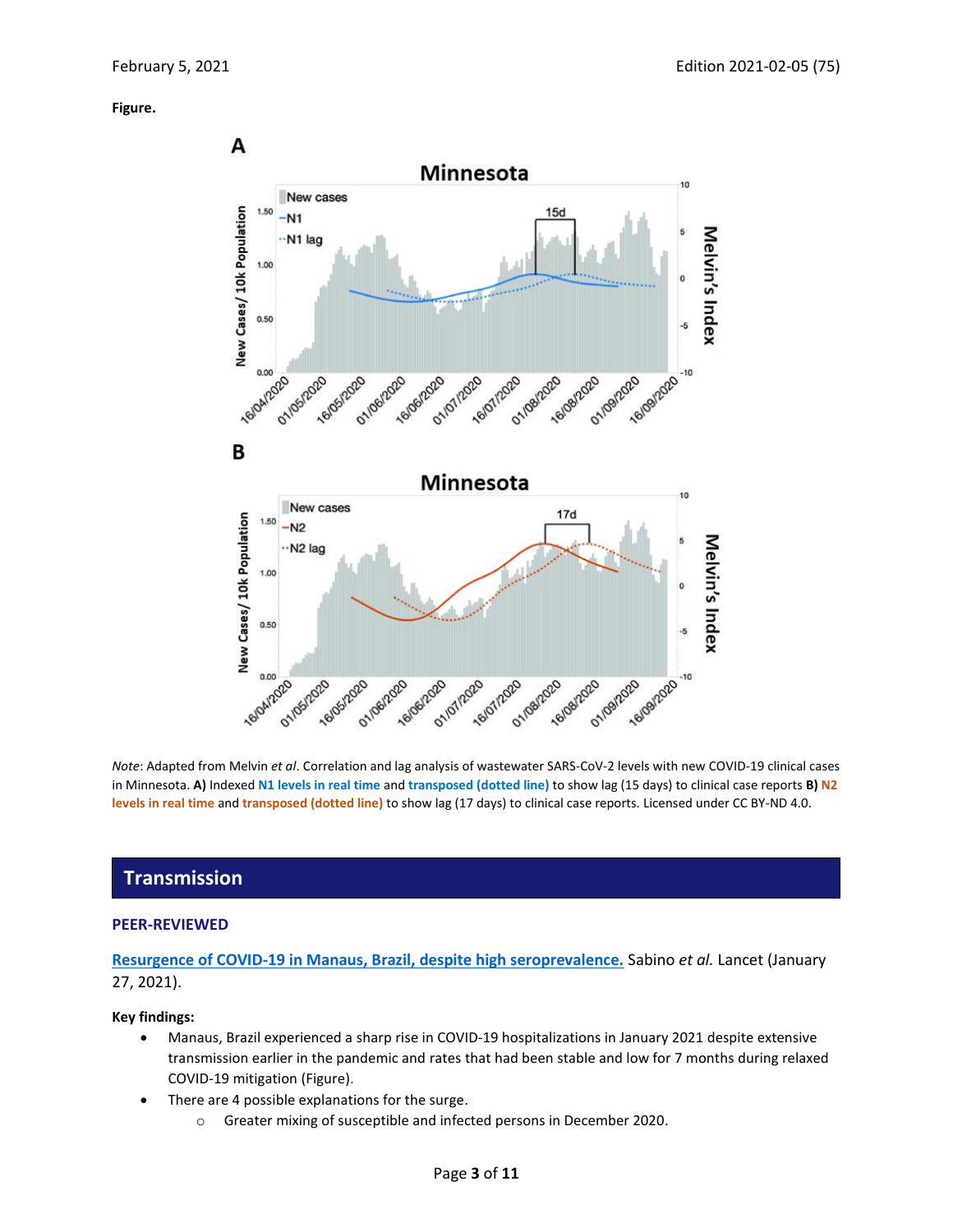- o Waning immunity in the population.
- o Circulating variants, specifically B.1.1.7 (501Y.V1) and P.1 with the E484K mutation, evading immunity.
- o New variants being more transmissible.

**Methods**: COVID-19 hospitalizations, excess deaths, and real-time effective reproductive numbers were assessed from the literature and qualitatively compared monthly from March 2020 to January 2021 in Manaus, Brazil. *Limitations*: Associations were not directly estimated.

**Implications**: New variants of SARS-CoV-2 might demonstrate changes in transmissibility and/or virulence and could lead to a resurgence of COVID-19 despite high reported seroprevalence. In Rio Grande do Sul, another state in Brazil, [da Silva Francisco](https://www.medrxiv.org/content/10.1101/2021.01.21.21249764v1.full-text) *et al.* found wide circulation of the B.1.1.28 variant, with the E484K mutation, coinfection of variants, and new emerging variants. These findings stress the importance of tracking circulating viruses and of reaffirming COVID-19 mitigation measures.

#### **Figure.**



*Note:* Adapted from Sabino *et al.* Smoothed COVID-19 **hospitalizations** and **excess deaths** since March 2020 in Manaus, Brazil. Key mitigation events are marked with dotted lines. The **gold** star indicates the first detection of P.1 variant. Reprinted from The Lancet, Vol. 397 number 10273, Sabino *et al*, Resurgence of COVID-19 in Manaus, Brazil, despite high seroprevalence., Pages 452– 455, Copyright (2021), with permission from Elsevier.

## **Natural History of SARS-CoV-2 Infection**

#### **PREPRINTS (NOT PEER-REVIEWED)**

**[SARS-CoV-2 seropositivity and subsequent infection risk in healthy young adults: a prospective cohort](https://www.medrxiv.org/content/10.1101/2021.01.26.21250535v1)  [study.](https://www.medrxiv.org/content/10.1101/2021.01.26.21250535v1)** Letizia *et al.* medRxiv (January 29, 2021). **[Published in The Lancet Respiratory Medicine \(July 1,](https://doi.org/10.1016/S2213-2600(21)00158-2)  [2021\)](https://doi.org/10.1016/S2213-2600(21)00158-2)**.

#### **Key findings:**

• Although seropositivity conferred an 82% reduced incidence rate, 10.1% of 189 seropositive participants had ≥1 positive RT-PCR test for SARS-CoV-2 (compared with 48.0% of 2,247 seronegative participants) (Figure).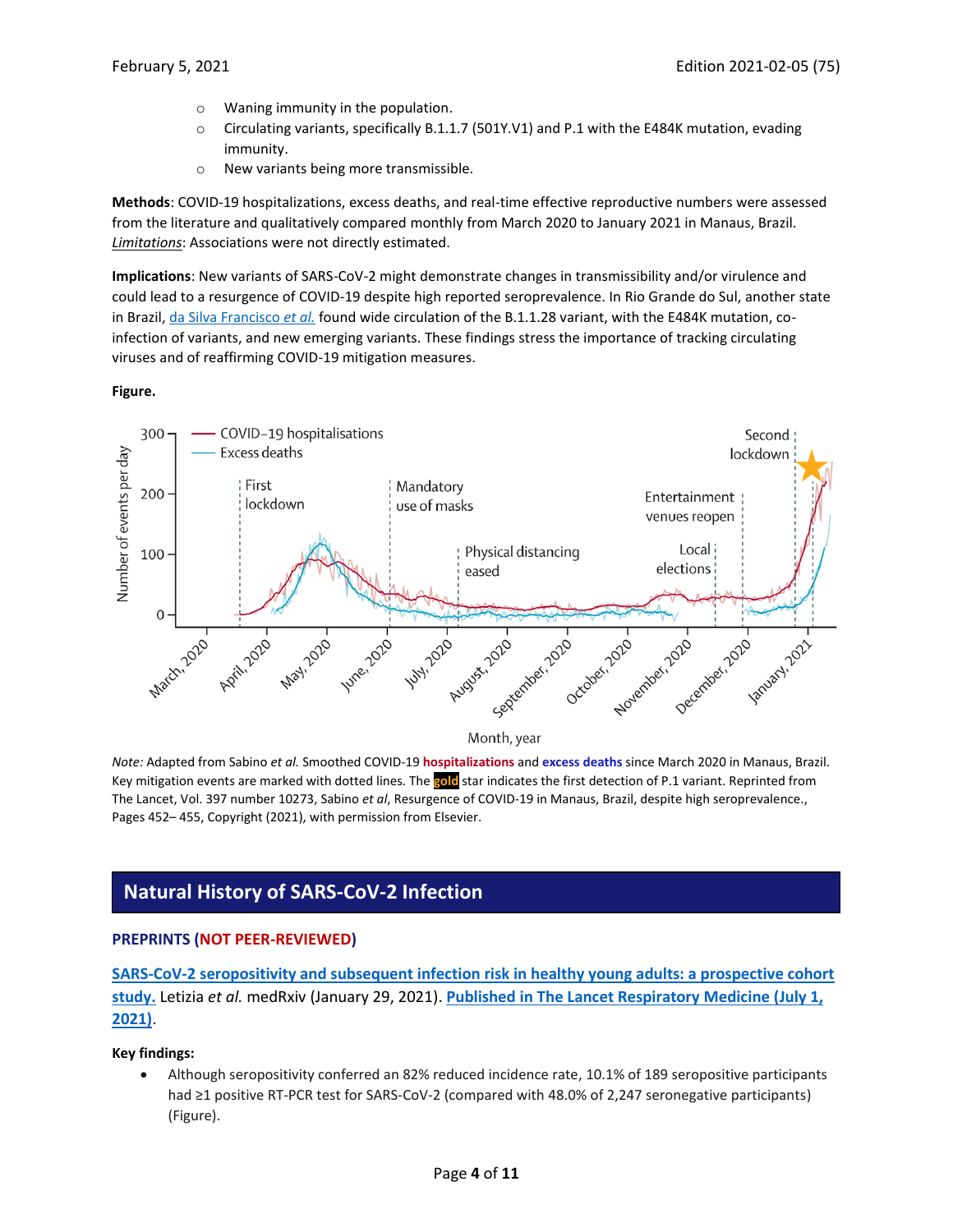- o Among those infected, seropositive participants had only a modest, approximately 10-fold decrease in nares virus load compared with seronegative participants.
- Among seropositive participants
	- o New infection was associated with significantly lower baseline full-length spike protein IgG titers.
	- $\circ$  Baseline neutralizing titers were detected in 83.3% of the first 54 participants who never became PCR positive compared with 31.6% of the 19 infected participants.

**Methods**: Prospective 6-week observational study of 3,249 predominantly male, 18–20-year-old Marine recruits, who underwent baseline 2-week supervised quarantine and SARS-CoV-2 RT-PCR and IgG antibody testing. Serial RT-PCR testing was conducted and questionnaires on development of symptoms were completed during and after quarantine. *Limitations*: Overall high attack rate might not be generalizable to other populations and settings; unknown when seropositive participants were initially infected.

**Implications**: Although persons with SARS-CoV-2 antibodies are largely protected, subsequent infection is possible for some persons due to lack of sterilizing immunity. Some re-infected individuals could have a similar capacity to transmit virus as those infected for the first time.

#### **Figure.**



*Note*: Adapted from Letizia *et al*. SARS-CoV-2 PCR positive incidence curves during the six-week follow-up period among baseline **seropositive** and **seronegative** groups. Licensed under CC BY 4.0.

**[Kinetics and correlates of the neutralizing antibody response to SARS-CoV-2.](https://www.biorxiv.org/content/10.1101/2021.01.26.428207v1)** Vanshylla *et al.* bioRxiv (January 26, 2021). **Published in Cell Host & [Microbe as Kinetics and correlates of the neutralizing](https://doi.org/10.1016/j.chom.2021.04.015)  [antibody response to SARS-CoV-2 infection in humans](https://doi.org/10.1016/j.chom.2021.04.015) (May 3, 2021)**.

#### **Key findings:**

- 82% of individuals developed serum, and 79% IgG, neutralizing antibodies (NAb) to SARS-CoV-2.
- Neutralizing activity was highly variable, ranging from 3% who were initially 'elite' neutralizers, with a 50% Inhibitory Concentration [IC50] of <20 µg/ml of IgG, to 21% who had no neutralizing activity (Figure).
- Higher anti-spike IgG levels, older age, time since disease onset, and fever during acute infection were predictors of SARS-CoV-2 neutralizing activity in mild courses of COVID-19.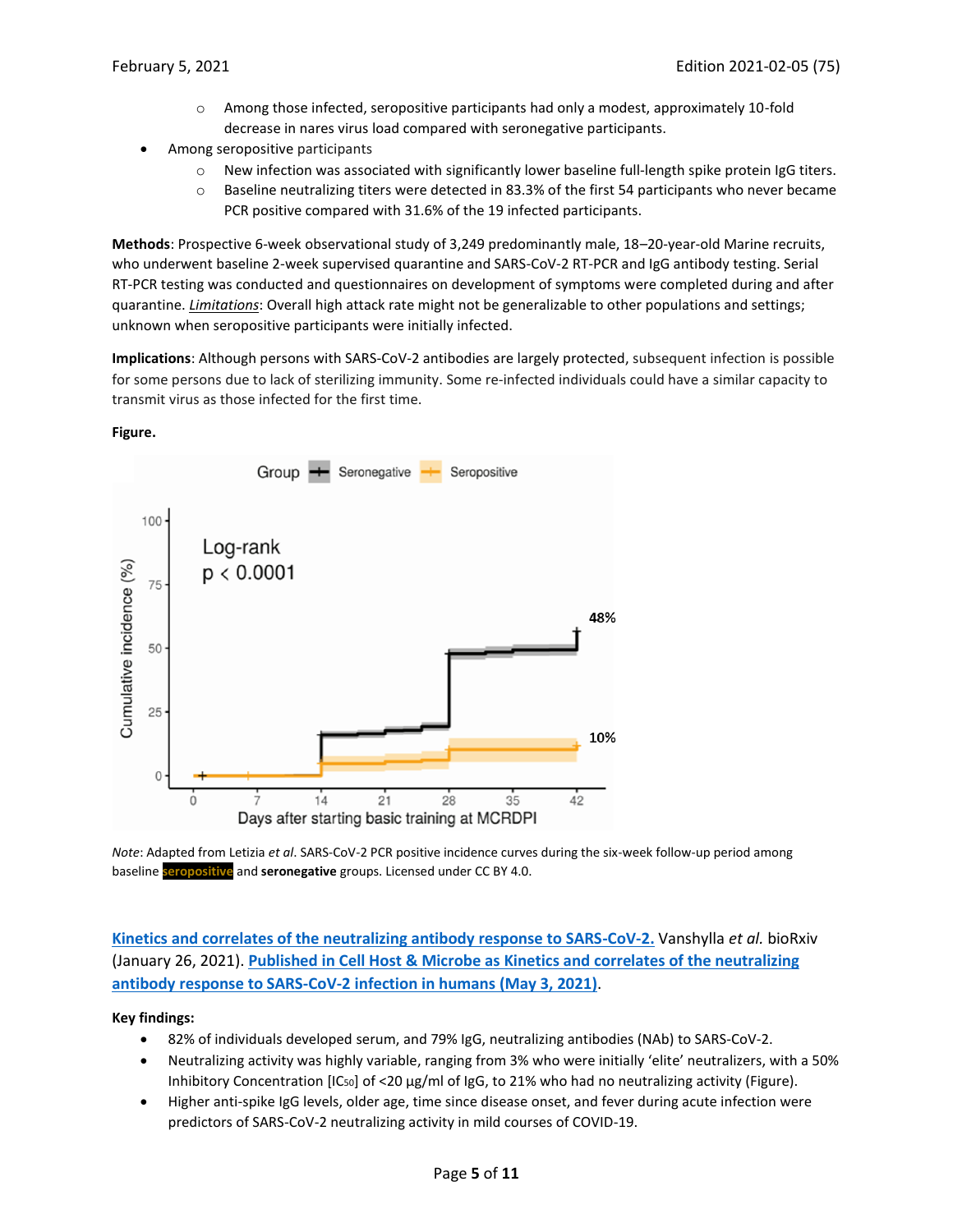• NAb had an initial half-life of 7 weeks in serum and 31 weeks in IgG titer samples.

**Methods**: NAb responses to SARS-CoV-2 were examined in 963 persons recently recovered from (mostly) mild COVID-19, during up to 4 follow-up visits between April 6 and December 17, 2020. Statistical modeling was used to infer antibody decay rates and to build a prediction model to evaluate how clinical features correlate with NAb titers. *Limitations:* Loss to follow up may bias results.

**Implications**: Although NAb can persist for up to 10 months after infection, persons who recover from mild COVID-19 illness have a broad spectrum of neutralizing activity which might affect protective immunity at a population level.

**Figure.**



*Note:* Adapted from Vanshylla *et al*. **(A)** Donut chart depicts the initial fraction of persons who developed NAb at study visit 1. **(B)** Violin plot depicts IgG IC<sub>50</sub> values for the persons who developed neutralizing antibodies (n=760), categorized by IgG IC<sub>50</sub>: **low** (IC50 >500-750 µg/ml), **average** (IC50 >100-500 µg/ml), **high** (IC50 20-100 µg/ml), **and elite** (IC50 <20 µg/ml). Dotted line represents the limit of detection of the assay. Used by permission of authors.

### **Protection in Healthcare and Non-Healthcare Work Settings**

#### **PREPRINT (NOT PEER-REVIEWED)**

**[Strategies to minimize SARS-CoV-2 transmission in classroom settings: combined impacts of](https://www.medrxiv.org/content/10.1101/2020.12.31.20249101v1)  [ventilation and mask effective filtration efficiency.](https://www.medrxiv.org/content/10.1101/2020.12.31.20249101v1)** Rothamer *et al.* medRxiv (January 4, 2021).

**Key findings:**

- Filtration efficiencies of four masks tested ranged from 7.5% to 54.5%.
- The addition of mask fitters, devices to improve the seal of a mask, increased filtration efficiency from 20.6% to 91.3% (Figure).
- Ventilation alone did not substantially reduce infection risk.

**Methods**: A simulation study to evaluate ventilation and mask filtration efficiency of non-medical grade masks, with and without mask fitters, on aerosol transmission in a classroom setting using CPR manikins fitted with aerosol-releasing tubing. Two mask fitters were tested, Badger Seal and Fit the Mask (FTM), using 4 masks: 1) a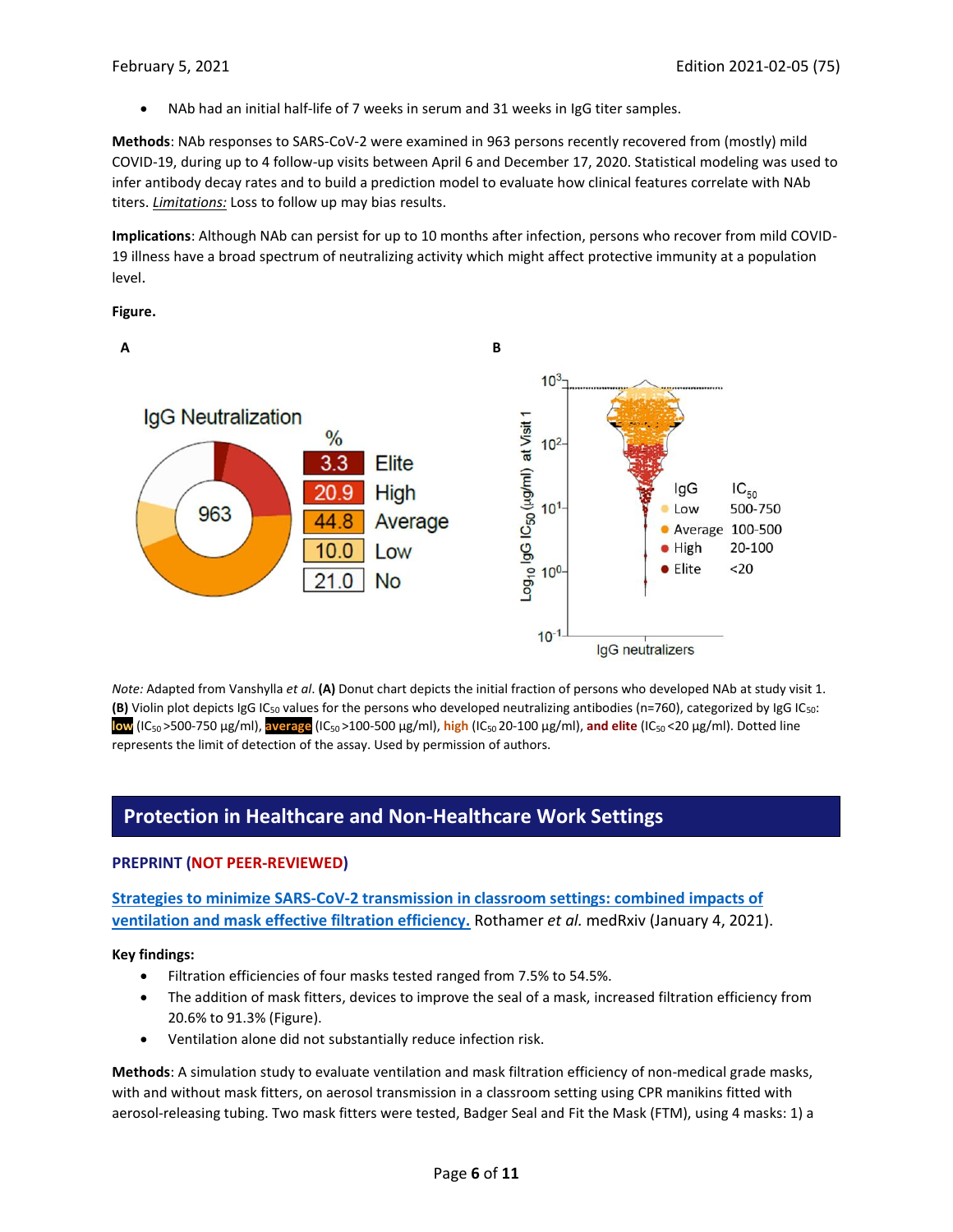commercial 4-ply knit cotton mask, 2) a 3-ply polypropylene mask, 3) a 3-ply disposable procedure mask, and 4) a surgical mask. *Limitations*: Potential overestimation of mask efficacy because manikins were fitted to minimize leakage; simulation might not represent real-world settings.

**Implications**: All non-medical grade masks are prone to leakage; however, the use of mask fitters can significantly reduce aerosol transmission of SARS-CoV-2 in a classroom setting. [Gandhi](https://www.sciencedirect.com/science/article/pii/S2666634020300726) *et al.* hypothesized that the use of multilayered, well-fitting masks could achieve >90% efficiency at reducing aerosol transmission.

#### **Figure.**



Mask Type

*Note*: Adapted from Rothamer *et al*. Overall effective filtration efficiency for inhalation for 4 masks by fitter status (with **no mask fitter**, with the **Badger Seal mask fitter**, with the **Fit the Mask (FTM) mask brace**). Licensed under CC BY-ND 4.0.

## **Prevention, Mitigation and Intervention Strategies**

#### **PEER-REVIEWED**

**[Model-informed COVID-19 vaccine prioritization strategies by age and serostatus.](https://science.sciencemag.org/content/early/2021/01/21/science.abe6959)** Bubar *et al.* Science (January 21, 2021).

#### **Key findings:**

- Prioritizing adults ≥60 years old shows the greatest reduction in mortality and years of life lost (YLL) after accounting for country-specific age structure, age-contact structure, infection fatality rates, seroprevalence, and age-varying efficacy of vaccine.
- Prioritizing adults aged 20–49 years old minimizes cumulative incidence but is only superior at minimizing deaths when R<sub>0</sub> = 1.15 and vaccine efficacy is ≥80% or vaccine rollout is ≤0.2%, or when vaccine efficacy is lower in older adults (≥60 years old) compared to individuals <60 years.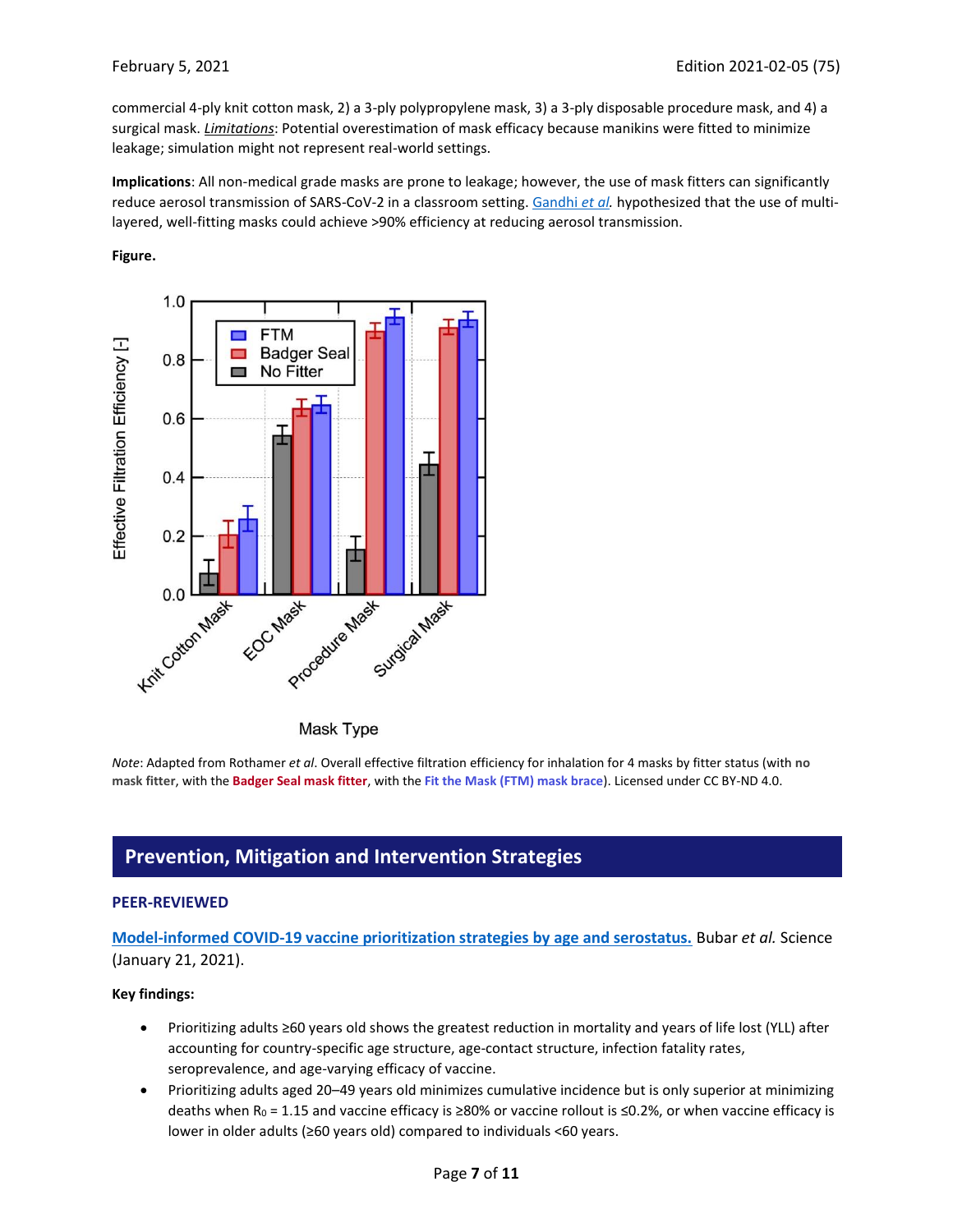• Prioritizing seronegative individuals provides the greatest benefit where seroprevalence is high.

**Methods**: A mathematical model quantified the impact of five age-stratified COVID-19 vaccine prioritization strategies on cumulative incidence, mortality and YLL. *Limitations*: Model assumptions limit generalizability; disease severity is considered by age only.

**Implications**: Pairing vaccination with serological testing of individuals may be a useful strategy for prioritization of limited vaccine supplies and to reach vulnerable populations.

#### **PREPRINTS (NOT PEER-REVIEWED)**

**[mRNA-1273 vaccine induces neutralizing antibodies against spike mutants from global SARS-CoV-2](https://www.biorxiv.org/content/10.1101/2021.01.25.427948v1)  [variants.](https://www.biorxiv.org/content/10.1101/2021.01.25.427948v1)** Wu *et al.* bioRxiv (January 25, 2021). **[Published in NEJM as Serum neutralizing activity elicited](https://www.nejm.org/doi/full/10.1056/NEJMc2102179)  [by mRNA-1273 vaccine](https://www.nejm.org/doi/full/10.1056/NEJMc2102179) (April 15, 2021)**.

#### **Key findings:**

- Moderna mRNA-1273 vaccine was able to neutralize all known strains of SARS-CoV-2.
	- o Full neutralization was still achieved despite diminished neutralizing responses against the B.1.351 (South Africa) variant, with the E484K mutation, because neutralizing titers remained relatively high (1:290).
	- $\circ$  No significant differences in neutralizing antibody titers against B.1.1.7 (UK), 20E, 20A.EU2, DG614-N439K, or mink cluster 5, variants were detected.

**Methods**: Neutralization assays using pseudovirus expressing SARS-CoV-2 spike protein mutations found in major current variants were used to determine the neutralizing capacity of sera from 8 human subjects and 12 nonhuman primates vaccinated with the Moderna mRNA-1273 vaccine. Neutralization was compared to the neutralization observed against D614G, the dominant strain of 2020. *Limitations*: Small sample size; P.1 variant was not included.

**Implications**: Moderna mRNA-1273 vaccine appears to be effective against both the UK and South African SARS CoV-2 variants. However, further studies are warranted to substantiate these findings.

**[The effectiveness of the first dose of BNT162b2 vaccine in reducing SARS-CoV-2 infection 13-24 days](https://www.medrxiv.org/content/10.1101/2021.01.27.21250612v1.full.pdf+html)  [after immunization: real-world evidence.](https://www.medrxiv.org/content/10.1101/2021.01.27.21250612v1.full.pdf+html)** Chodick *et al.* medRxiv (January 29, 2021). **[Published in JAMA](https://jamanetwork.com/journals/jamanetworkopen/fullarticle/2780700)  [Network Open as Assessment of effectiveness of 1 dose](https://jamanetwork.com/journals/jamanetworkopen/fullarticle/2780700) of BNT162b2 vaccine for SARS-CoV-2 infection [13 to 24 days after immunization](https://jamanetwork.com/journals/jamanetworkopen/fullarticle/2780700) (June 7, 2021)**.

#### **Key findings:**

- The cumulative incidence of SARS-CoV-2 infection was 0.57% (n=2,484) during days 1-12 and 0.27% (n=614) during days 13-24 following the first dose of the BNT162b2 mRNA COVID-19 vaccine.
- There was a 51.4% reduction in the weighted average daily incidence of SARS-CoV-2 infection at days 13– 24 after the first dose (21.8 per 100,000 population), compared to days 1–12 (43.41 per 100,000 population).

**Methods**: A retrospective cohort study of 503,875 individuals aged ≥16 years old in Israel estimated the effectiveness of the first dose of the BNT162b2 vaccine administered from December 19, 2020 to January 15, 2021. Daily and cumulative infection rates during days 13-14 were compared to days 1-12 after the first dose using generalized linear models. *Limitations*: Unreported vaccinations might bias results.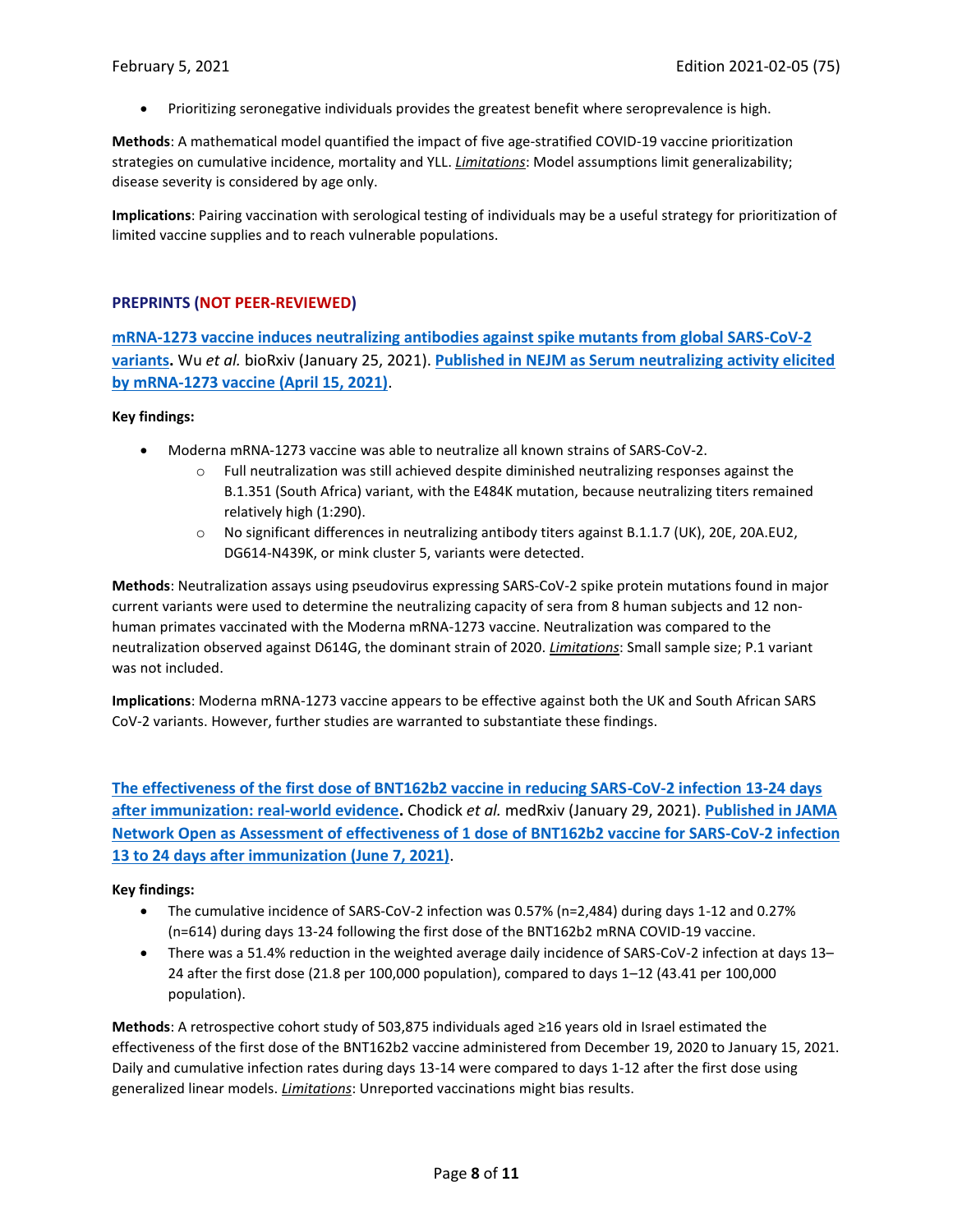**Implications**: Based upon temporal incidence, the BNT162b2 vaccine (Pfizer-BioNTech) is approximately 51% effective at reducing the risk of SARS-CoV-2 infection at 13 to 24 days following the first dose.

## **In Brief**

#### **Detection, Burden, and Impact**

- Lowe *et al.* **[Association of smoking and cumulative pack-year exposure with COVID-19 outcomes in the](https://jamanetwork.com/journals/jamainternalmedicine/fullarticle/2775677)  [Cleveland Clinic COVID-19 registry.](https://jamanetwork.com/journals/jamainternalmedicine/fullarticle/2775677)** JAMA Internal Medicine. (January 25, 2021). Of 7,102 adults with COVID-19 in the Cleveland Clinic COVID-19 registry between March 8 and August 25, 2020, 341 persons who smoked >30 pack-years had higher odds of hospitalization and death, although the odds were attenuated with inclusion of comorbidities; these data demonstrate an apparent dose-dependent relationship between smoking and adverse COVID-19 outcomes.
- Ehrenberg *et al.* **[Launching a saliva-based SARS-CoV-2 surveillance testing program on a university campus.](https://www.medrxiv.org/content/10.1101/2021.01.24.21250385v2)** medRxiv (Preprint, January 26, 2021). **Published [in PloS One \(May 26, 2021\)](https://doi.org/10.1371/journal.pone.0251296)**. Describes a successful universitybased surveillance system using saliva-based testing for SARS-CoV-2 among 3,653 persons to identify asymptomatic and pre-symptomatic cases and prevent outbreaks.

#### **Natural History of SARS-CoV-2 Infection**

• Kim *et al.* **Duration of culturable SARS-CoV-2 in [hospitalized](https://www.nejm.org/doi/full/10.1056/NEJMc2027040?query=TOC) patients with COVID-19.** NEJM (January 27, 2021). Based on all 2-day RT-PCRs and viral cultures among 21 hospitalized patients with COVID-19, the median duration of shedding of viable virus was approximately 7 days (95% CI 5-10).



**Figure.**

Adapted from Kim *et al.* Timing of presence or absence of viable SARS-CoV-2 on viral culture and Ct values for 165 serial samples. Viral loads were determined with the Ct value for the *N* gene of SARS-CoV-2. Each circle represents a sample obtained on the specified day. Viral culture was either **positive** or **negative**. DOI: 10.1056/NEJMc2027040. Copyright © (2021) Massachusetts Medical Society. Reprinted with permission from Massachusetts Medical Society.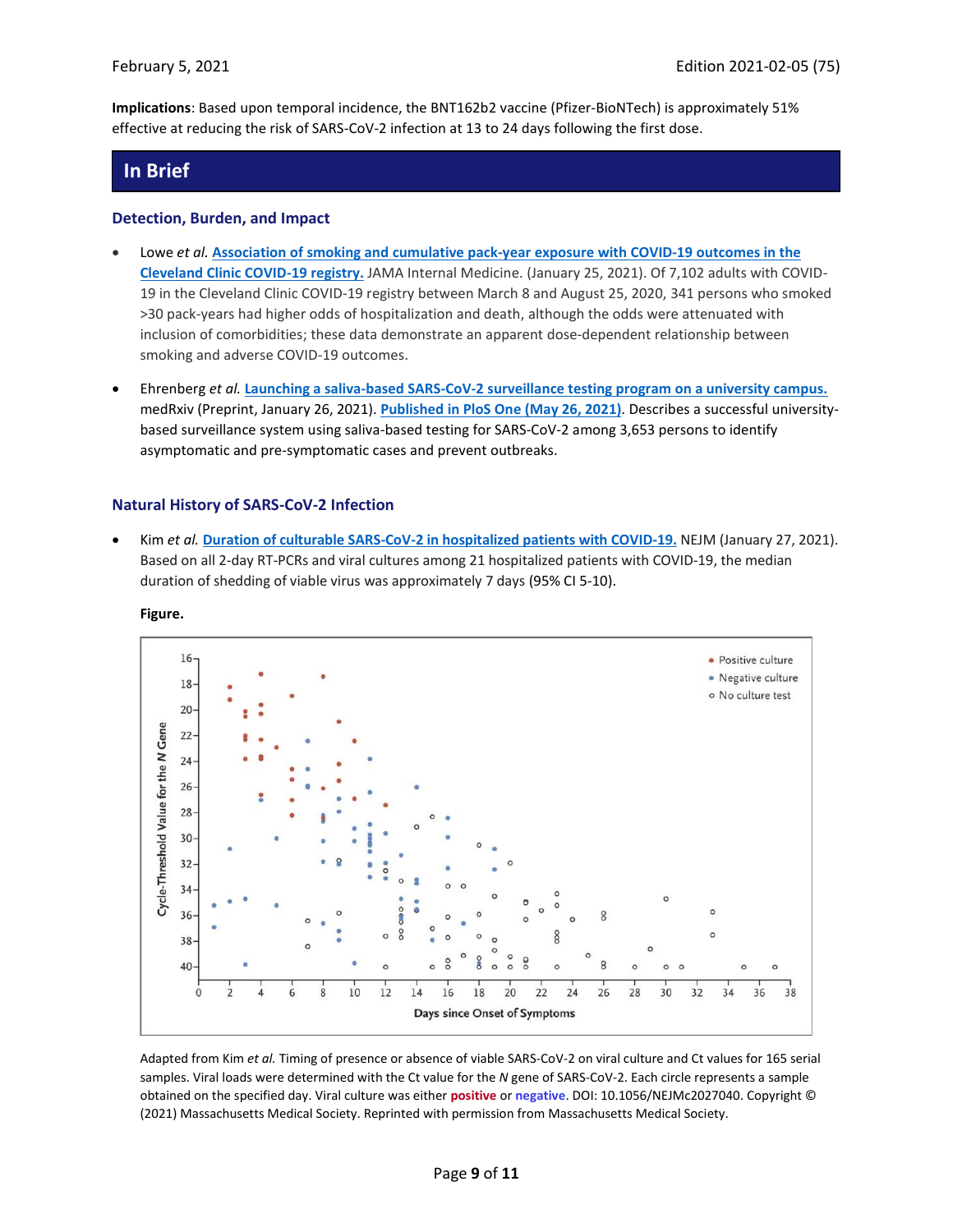- Al-Samkari et al. **[Thrombosis, bleeding, and the observational effect of early therapeutic anticoagulation on](https://www.acpjournals.org/doi/10.7326/M20-6739)  [survival in critically ill patients with COVID-19.](https://www.acpjournals.org/doi/10.7326/M20-6739)** Annals of Internal Medicine (January 26, 2021). In a multicenter, observational cohort study of 3,239 critically ill patients admitted between March 4 and April 11, 2020, early therapeutic anticoagulation did not affect in-hospital survival.
- Starr *et al.* **[Prospective mapping of viral mutations that escape antibodies used to treat COVID-19.](https://science.sciencemag.org/content/early/2021/01/22/science.abf9302)** Science (January 25, 2021). Mapping of viral mutations to SARS-CoV-2 receptor binding domain showed that a single amino acid mutation (E406W) escapes the two monoclonal antibody REGN-CoV2 cocktail.
- Rappazzo *et al.* **[Broad and potent activity against SARS-like viruses by an engineered human monoclonal](https://science.sciencemag.org/content/early/2021/01/22/science.abf4830)  [antibody.](https://science.sciencemag.org/content/early/2021/01/22/science.abf4830)** Science (January 25, 2021). An engineered human monoclonal antibody demonstrated neutralization potency similar to neutralizing antibodies currently in clinical use providing significant protection against COVID-19 in mouse models.
- Nemani *et al.* **[Association of psychiatric disorders with mortality among patients with COVID-19.](https://jamanetwork.com/journals/jamapsychiatry/fullarticle/2775179)** JAMA (January 27, 2021). In a retrospective cohort study of 7,348 patients with confirmed COVID-19 at 4 acute care hospitals in New York City from March 3 to May 31, 2020, persons with schizophrenia had significantly increased odds of 45-day mortality.
- Alam *et al.* **[An interactive COVID-19 virus mutation tracker \(CovMT\) with a particular focus on critical](https://www.medrxiv.org/content/10.1101/2021.01.22.21249716v1)  mutations in the receptor [binding domain \(RBD\) region of the spike protein.](https://www.medrxiv.org/content/10.1101/2021.01.22.21249716v1)** medRxiv (Preprint, January 25, 2021). **[Published in The Lancet Infectious Diseases as CovMT: An interactive SARS-CoV-2 mutation tracker,](https://doi.org/10.1016/S1473-3099(21)00078-5)  [with a focus on critical variants](https://doi.org/10.1016/S1473-3099(21)00078-5) (February 8, 2021)**. As new SARS-CoV-2 variants emerge with increased transmissibility and potential immune escape, it is important to monitor sequencing efforts and evolution of mutations. These authors developed a [global mutation tracker](https://www.cbrc.kaust.edu.sa/covmt/) that is updated daily and includes clinical data.

#### **Protection in Healthcare and Non-Healthcare Work Settings**

• Moghadas *et al.* **[Evaluation of COVID-19 vaccination strategies with a delayed second dose.](https://www.medrxiv.org/content/10.1101/2021.01.27.21250619v1)** medRxiv (Preprint, January 29, 2021). **[Published in PloS Biology \(April 21, 2021\)](https://doi.org/10.1371/journal.pbio.3001211)**. Based on an assumed 80% efficacy after the first dose, modelling showed that delaying the second dose of the Moderna vaccine by 9-12 weeks could reduce infections, hospitalizations, and deaths. However, for the Pfizer-BioNTech COVID-19 vaccine, with an assumed 52% efficacy after the first dose, there was no clear advantage to delaying the second dose due to waning immunity.

#### **Prevention, Mitigation, and Intervention Strategies**

• Crane *et al.* **[Change in reported adherence to nonpharmaceutical interventions during the COVID-19](https://jamanetwork.com/journals/jama/fullarticle/2775686?resultClick=1)  [pandemic, April-November 2020.](https://jamanetwork.com/journals/jama/fullarticle/2775686?resultClick=1)** JAMA (January 22, 2021). National survey responses from 7,705 participants between April 1 and November 24, 2020, showed a decrease in adherence to nonpharmacological interventions indicating "pandemic fatigue; however, there was in increase in self-reported mask-wearing which may reflect improved public health messaging.

#### **Social, Behavioral, and Communication Science**

• Ayers *et al.* **[Suicide-related internet searches during the early stages of the COVID-19 pandemic in the US.](https://jamanetwork.com/journals/jamanetworkopen/fullarticle/2775358)** JAMA Network Open (January 21, 2021). Google searches related to suicide between January 1 and July 5, 2020, showed a decline after a national emergency was declared in March 2020. This decline was likely due to increased social support, called the "pulling together" phenomenon, often associated with catastrophes.